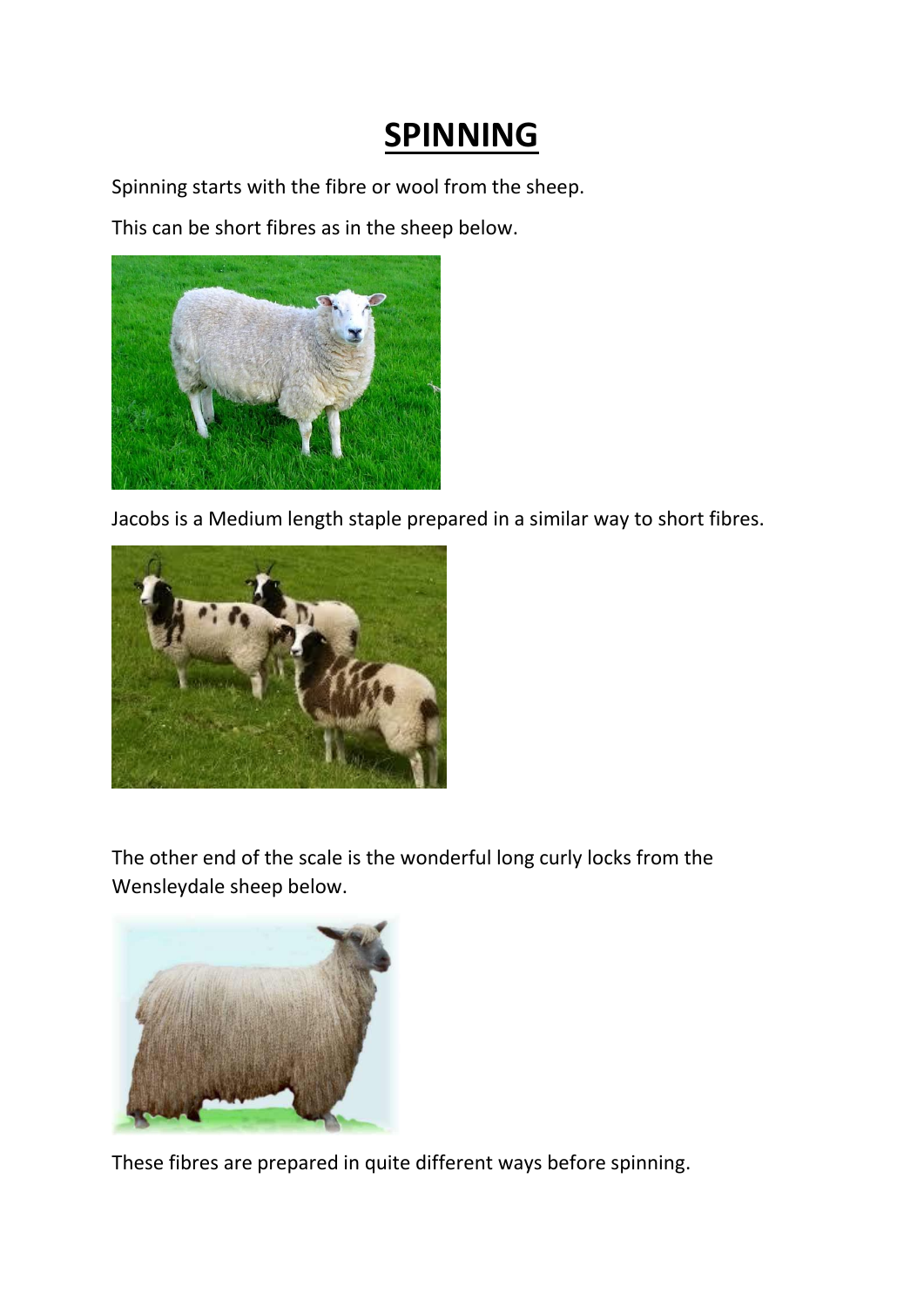After shearing the fibre is washed to remove some of the grease, which is called Lanolin, from the wool.

The fibres then have to be carded or combed ready to spin.

There are several different tools with which to do this.

1. DRUM carding which produces a long batt of fibres all going in one direction.



2. Hand carding with two hand held carders which produce rolags.



3. The method of carding for long fibres such as the Wensleydale is to comb them with special combs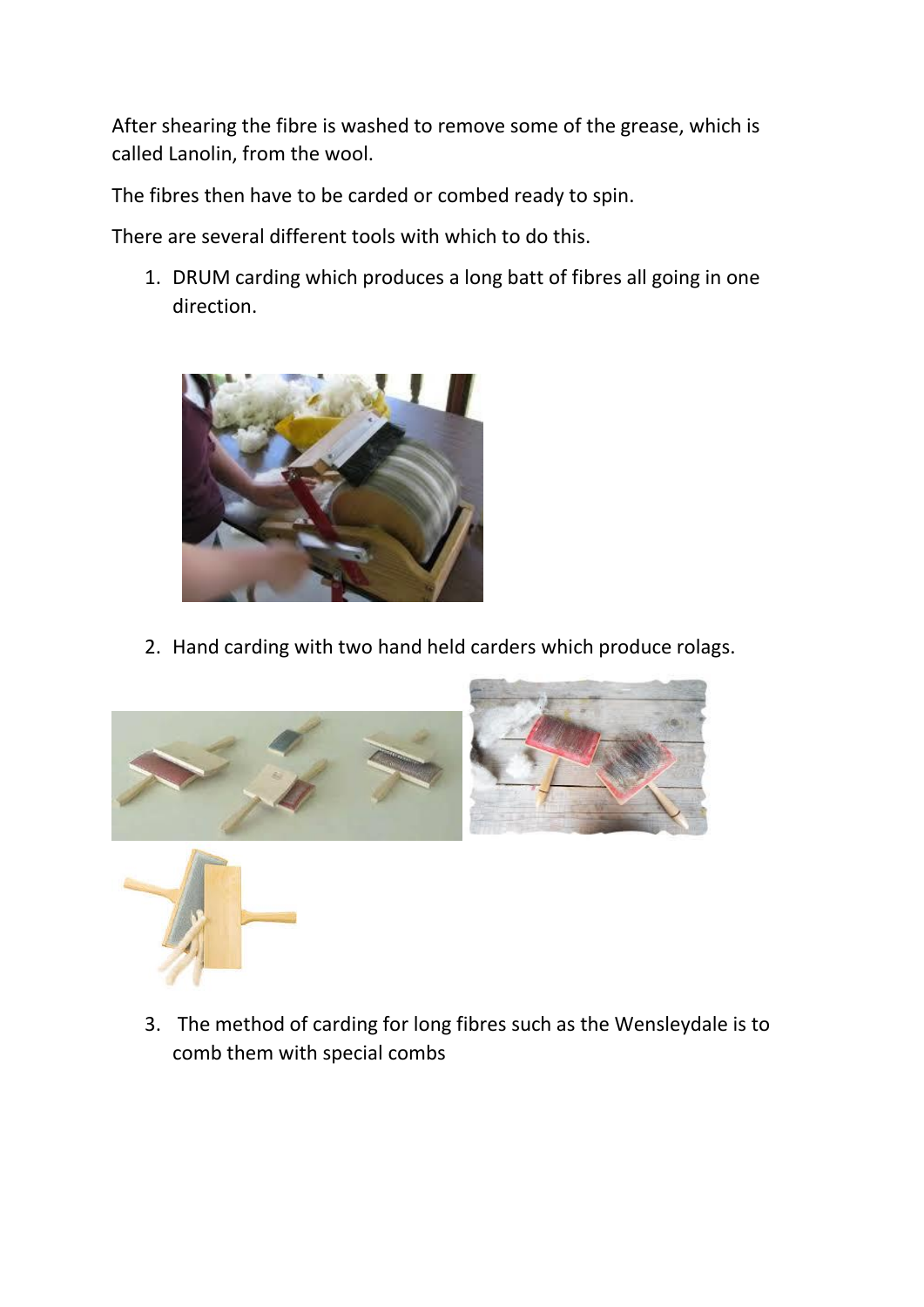



You can also purchase a long length of fibre, which has been prepared commercially, which is called rovings or tops.

The fibres can be spun in their natural colours or they can be dyed with either natural or acid dyes.

These are some samples of natural and dyed fibres.

Now the fibre is prepared it can be spun, and there are many ways in which to do this.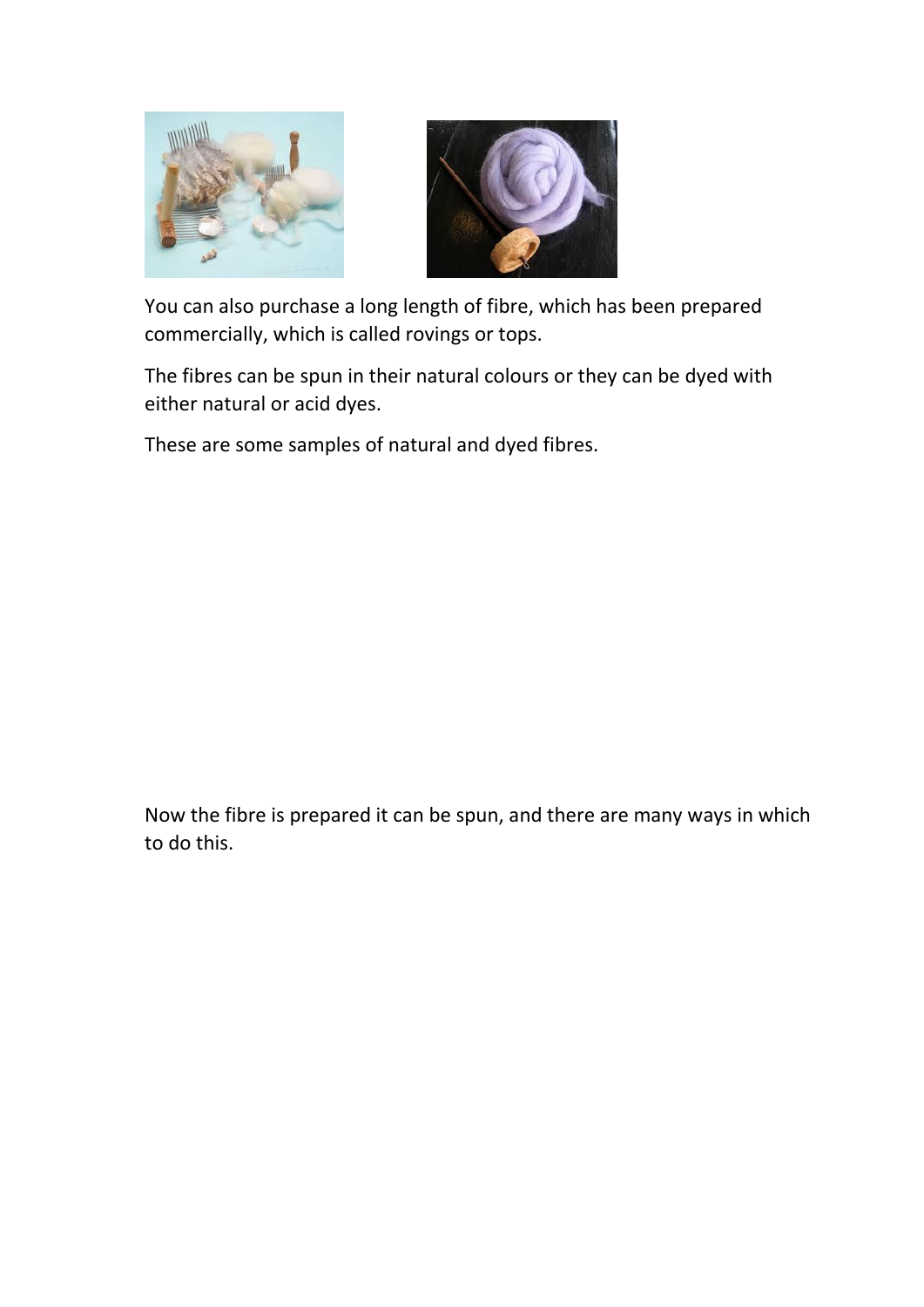

These are samples of Drop Spindles a very old method of spinning. These are used by nomadic tribes as they are very portable and can be used whilst walking around.



This is the great wheel which is one of the first wheels and is used by the operator standing up and spinning the wheel by hand and walking up and down to wind the yarn onto the bobbin.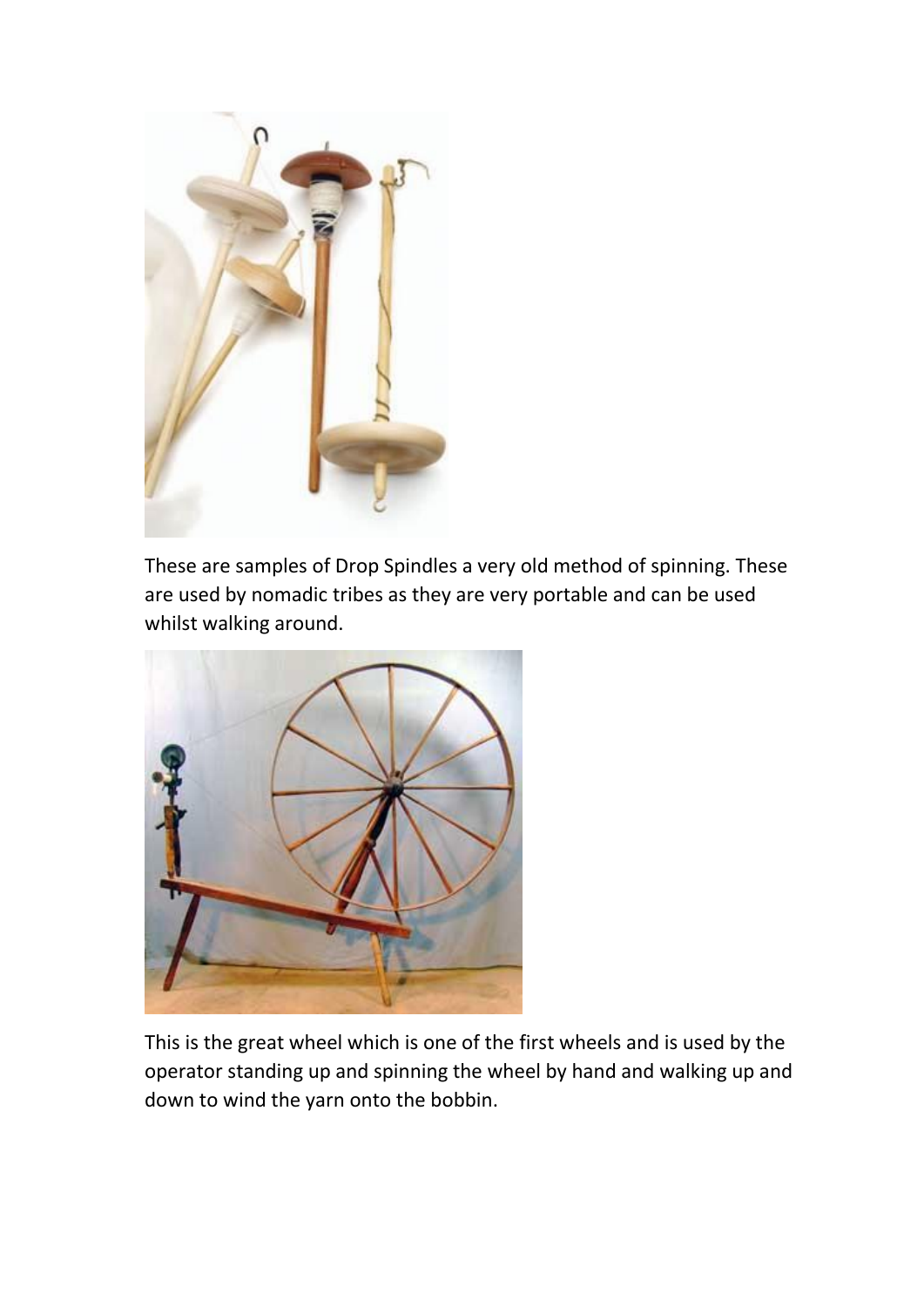

This is a more modern single treadle wheel which is used sitting down.



There are also double treadle machines which are generally more upright and both feet are used to treadle.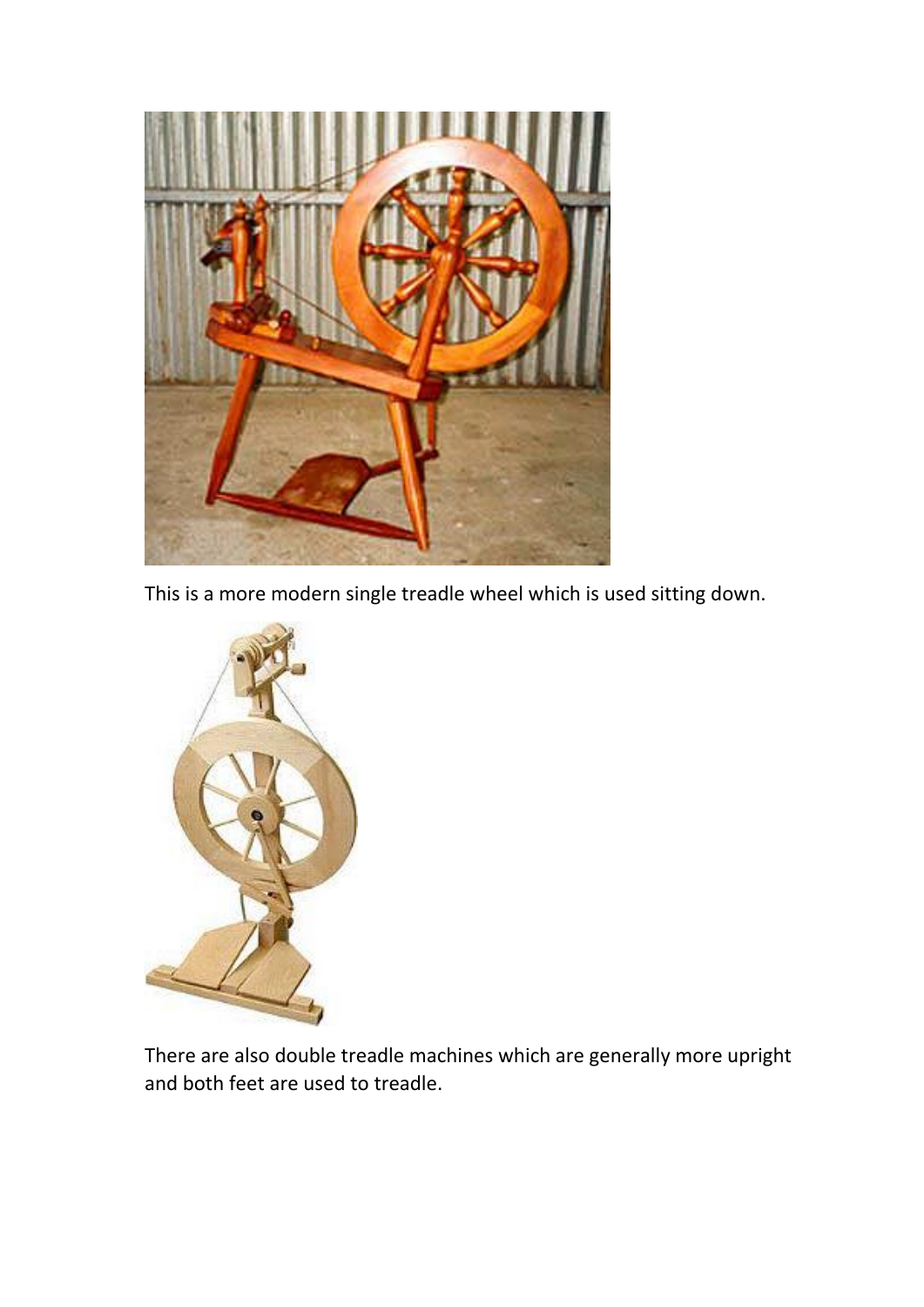

This is a small spinning wheel

called a traveller as it folds down into the bag you see in the background, and can be easily transported.

This is just a small sample of the many variations of spinning wheels available on the market today.

## **The Spinning Process**

We now have the fibre prepared and the spinning can begin.

A thread is attached to the bobbin which is called a leader thread.

The spinner twists this thread and then touches the prepared fibre onto it which starts to twist it.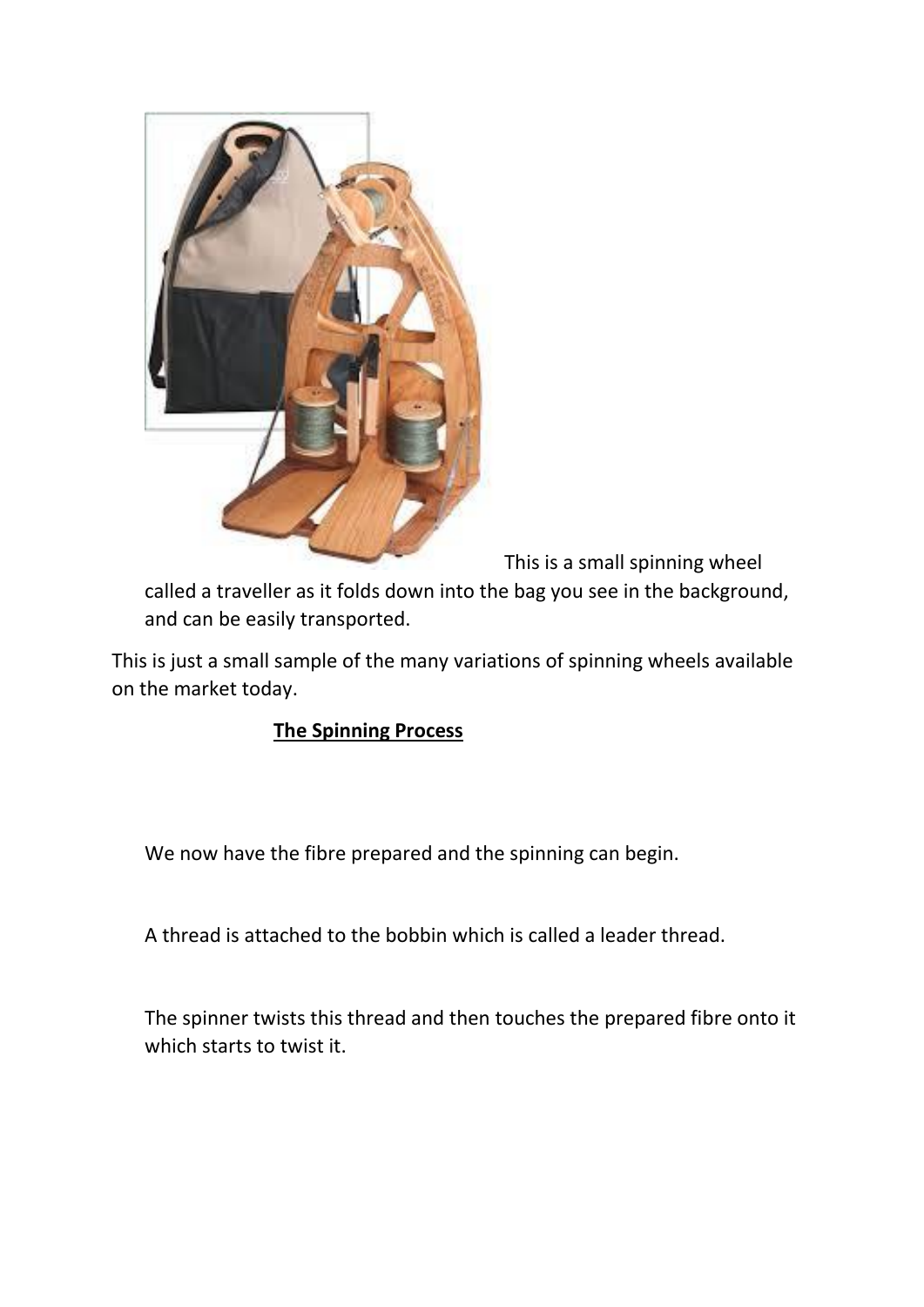

The fibre is then drafted into the wheel, whilst treadling continues to twist it into what is called a singles thread.

It depends on what thickness of fibre is drafted in as to the thickness of the final yarn.



The fibres can be drafted from the end of the fibre keeping it all in one direction, this is called worsted spinning and is good for weaving but it also makes a cooler less bulky yarn for knitting jumpers.



If the fibres are put over the finger, and the yarn is spun from the fold, this is called a semi woollen yarn as it traps more air between the fibres making it warmer to wear.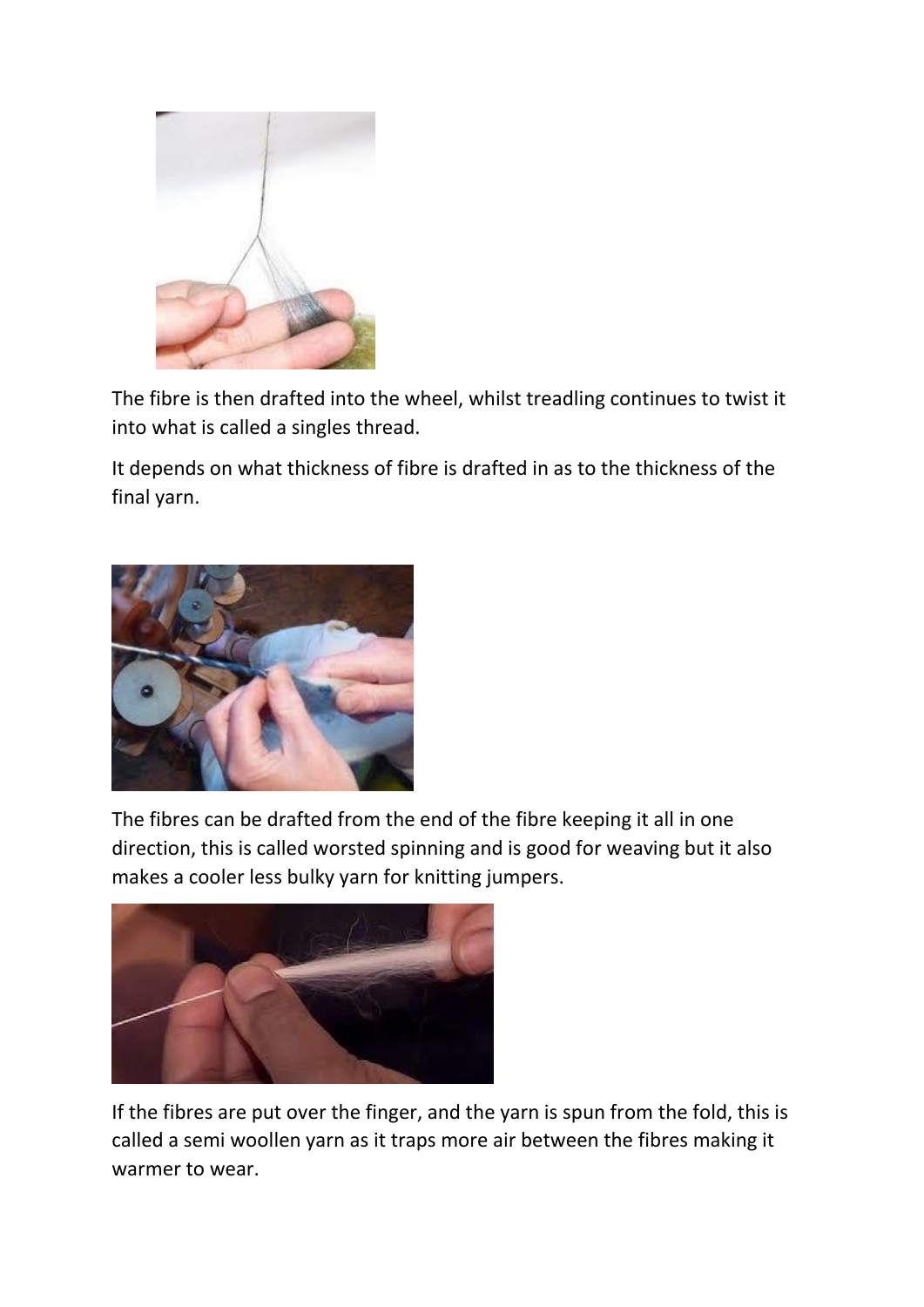

Fibres spun from a rolag make a yarn which traps the maximum of air into it and this produces a woollen yarn which is very warm to wear.



When the spinner has spun two bobbins of yarn they are then plied together.

This is done by putting the two bobbins on a lazy kate.

There are lots of different versions of a lazy kate and you can even use a cardboard box and knitting needles.

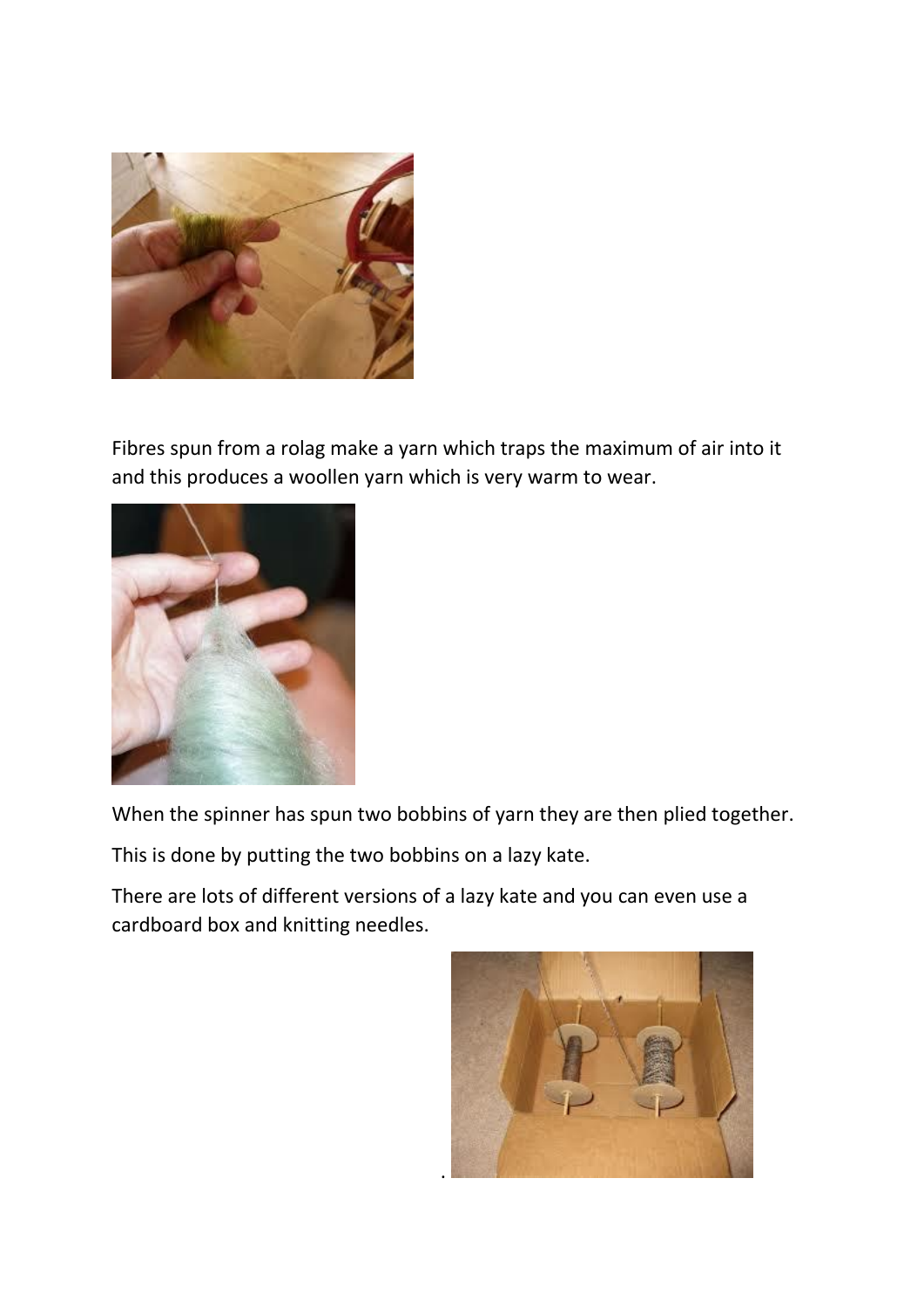



 These all do the same job which is to hold two bobins in place whilst the yarn is plied on the wheel.



The ends from the two yarns are attached to the leader thread and they are spun together with the wheel spinning in the opposite direction to which it was going when the singles were being spun.